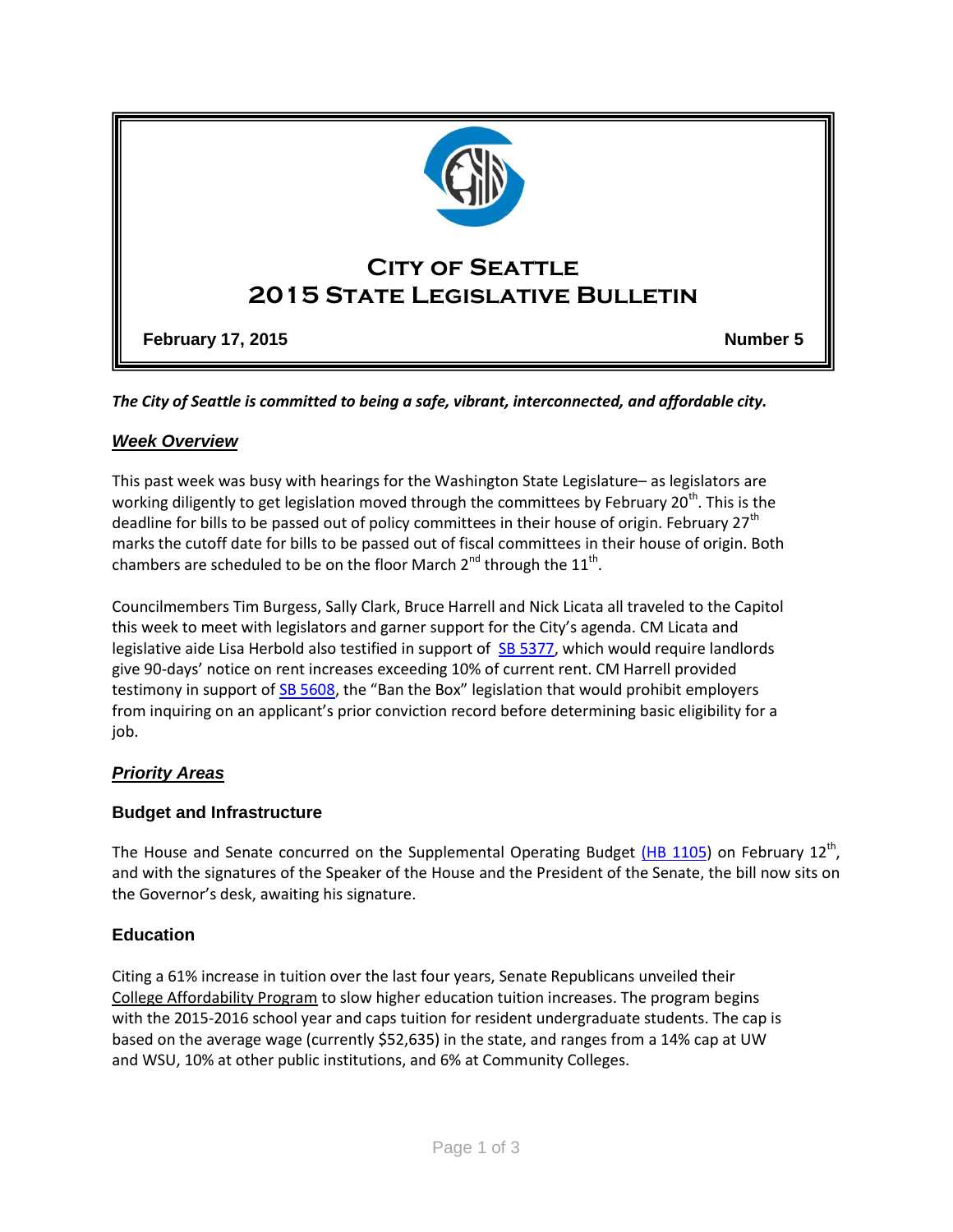# **Safety Net, Housing and Health Care**

#### **Health Care**

Following weeks of a heightened national conversation on the subject of vaccinations, a bill was introduced aimed at increasing vaccinations in Washington State. [HB 2009](http://app.leg.wa.gov/billinfo/summary.aspx?bill=2009&year=2015) was introduced by Rep. June Robinson (D) and would eliminate personal belief waivers as a legal reason to not vaccinate. The bill is scheduled for a public hearing and two executive sessions next week.

### **Environment**

A top priority for Governor Jay Inslee, his carbon reduction program [\(SHB 1314\)](http://app.leg.wa.gov/billinfo/summary.aspx?bill=1314&year=2015), continues to see movement in the Legislature. It passed out of the House Environment Committee on a party-line vote of 6-to-5. There were 32 amendments proposed for the bill, eight of them passed. The bill may go to House Appropriations, the Finance Committee or both – as it has fiscal impacts.

### **Transportation**

On Thursday, the Senate rolled out its transportation revenue package, totaling \$15.14 billion over 16 years. The package calls for an 11.7-cent-per-gallon tax increase phased in over three years. This increase is projected to raise \$8 billion in new revenue for transportation projects and \$1.2 billion in new revenue for preservation. The package included funding for several major projects of impact on Seattle, including full funding for completion of the 520 bridge, and a somewhat reduced authority for ST3's proposed revenue package. Also included was funding for the Northgate Pedestrian Bridge (\$10 million), MLK Way/Rainier Ave S Improvements (\$900,000), Rapidride Expansion Burien-Delridge (\$8 million), Trolly Expansion/Electrification, Madison Route (\$8 million), and SR 167.

The package contains a number of issues that will be negotiated over the remainder of session including suggested reforms on prevailing wages, the dedication of all sales tax revenues from the General Fund to the Transportation budget after 2018, and language that would rescind funding if the governor chose to implement low carbon fuel standards through the Department of Ecology. Hearings on the package will be held February 17<sup>th</sup> and 18<sup>th</sup>.

#### **Public Safety**

#### **Gun Responsibility**

Proponents for gun responsibility were visible in Olympia on Tuesday, holding a press conference and lobbying legislators with the intent to block any I-594 amendments as well as support [HB 1857/](http://app.leg.wa.gov/billinfo/summary.aspx?bill=1857&year=2015)SB 5727 (creating a protection order temporarily restraining gun possession in cases where an individual is found to be a substantial risk to themselves or others) and [HB 1747](http://app.leg.wa.gov/billinfo/summary.aspx?bill=1747&year=2015) [/SB 5789](http://app.leg.wa.gov/billinfo/summary.aspx?bill=5789&year=2015) (holding guardians accountable for gun violence committed by children, when the weapon is stored improperly). Currently, only HB 1857 is scheduled for Executive Action.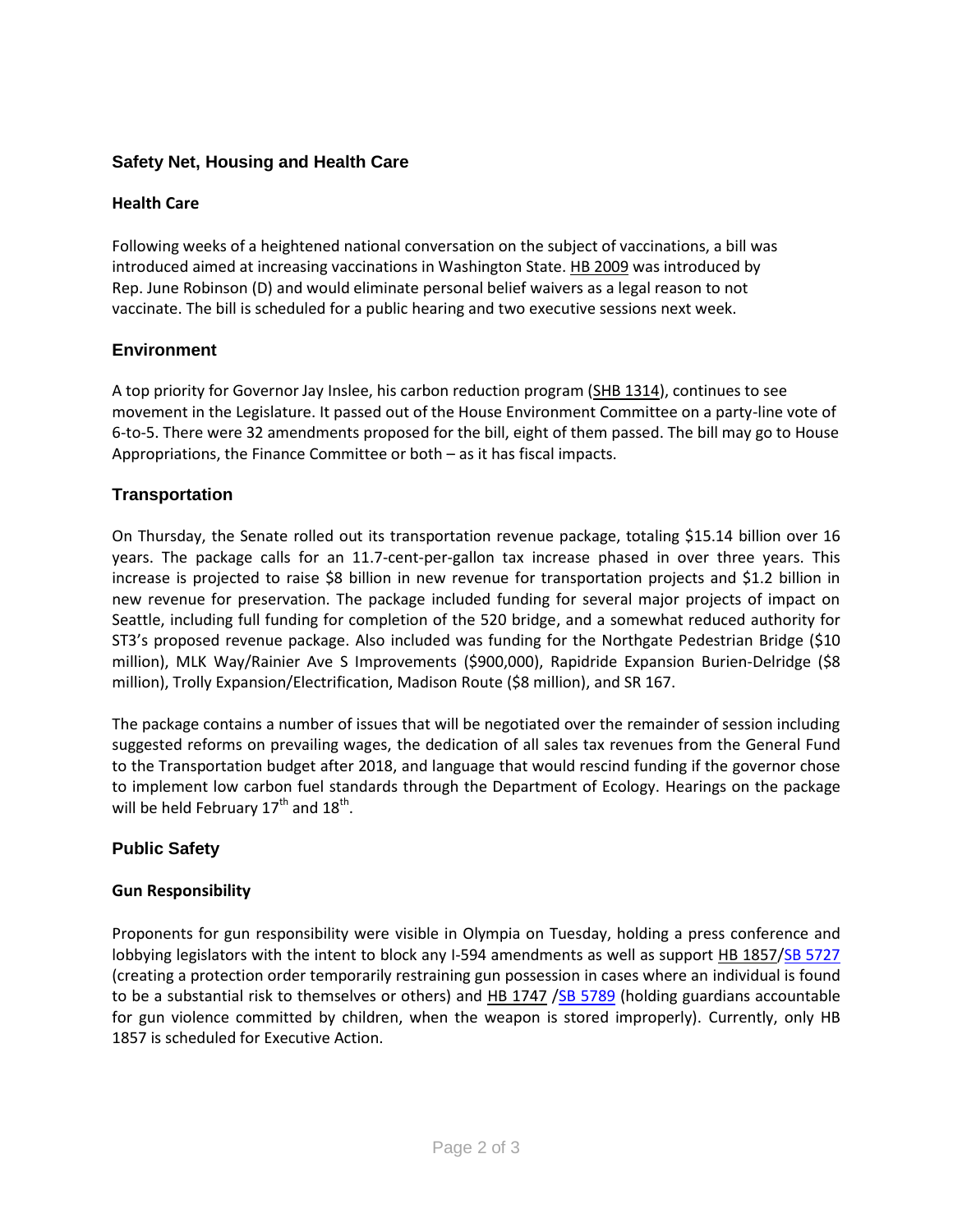#### **Marijuana**

On Friday February 13<sup>th</sup>, the Senate passe[d SB 5052](http://app.leg.wa.gov/billinfo/summary.aspx?bill=5052&year=2015), Senator Ann Rivers' (R) "Cannabis Patient Protection Act", an omnibus regulatory reform bill (36 yeas, 11 nays, and 2 absent). The bill aligns medical marijuana stores with I-502 regulations, creates a registry for medical marijuana patients, and eliminates collective gardens.

An alternative bill, [SB 5519](http://app.leg.wa.gov/DLR/billsummary/default.aspx?Bill=5519&year=2015), the "Marijuana Reform Act" by Senator Jeanne Kohl-Welles (D), was heard in the Senate Commerce Committee on February 13<sup>th</sup> and is scheduled for Executive Session on February 16<sup>th</sup>. Representatives from the City Attorney's office and the City provided testimony in support.

A House omnibus bill, HB 1461, failed to pass out of committee.

### *Looking Ahead*

The coming week will be a busy one as committees scramble to move bills out by the Friday cutoff. The addition of hearings on the proposed Transportation Package heightens an already eventful week.

OIR welcomes Councilmember Rasmussen to Olympia this week for the annual AWC lobby days on Wednesday and Thursday, and the Mayor on Wednesday for the hearing on the Senate transportation package.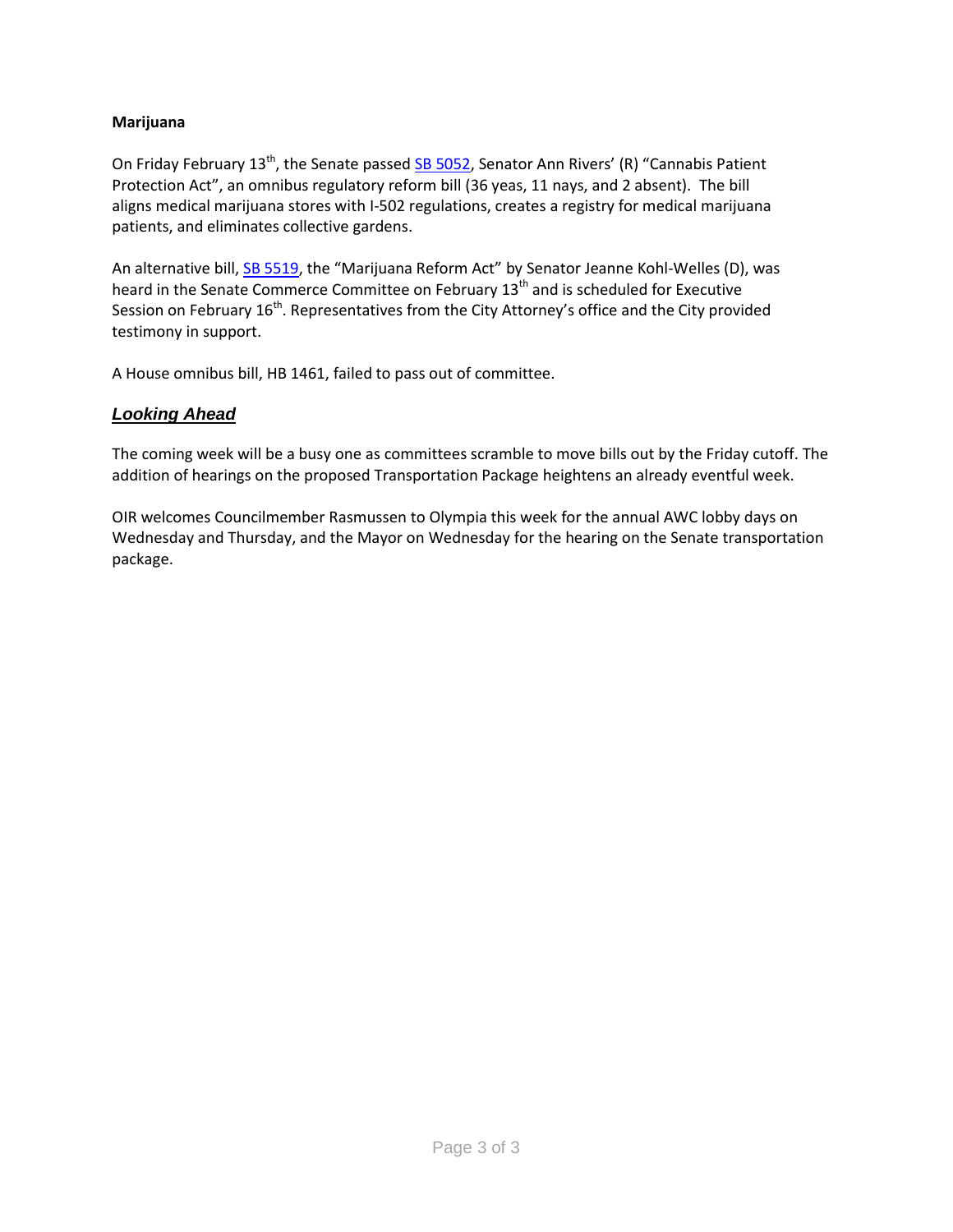| Bill #                       | <b>Abbrev. Title</b>                    | <b>Short Description</b>                                                                                                         | <b>Status</b>                                                                                            | <b>Sponsor</b>      |
|------------------------------|-----------------------------------------|----------------------------------------------------------------------------------------------------------------------------------|----------------------------------------------------------------------------------------------------------|---------------------|
| <b>HB 1105</b>               | Supplemental<br><b>Operating Budget</b> | Making 2015 Supplemental<br>Appropriations                                                                                       | Passed by both chanbers 2/13                                                                             | Hunter              |
| HB 1107                      | <b>Cultural Access</b>                  | <b>Creating Cultural Access</b><br>districts                                                                                     | Referred to H Finance 2/13                                                                               | Springer            |
| <b>SHB 1180</b><br>& SB 5128 | High-capacity trans<br>service          | ST <sub>3</sub>                                                                                                                  | H Finance - Public Hearing<br>2/10<br>S Transportation - not<br>scheduled                                | Fey<br>Liias        |
| <b>HB 1257</b>               | <b>Tenant Screening</b>                 | Protects renters from<br>multiple screening report<br>charges                                                                    | H Judiciary - Passed Committee<br>on $2/12$                                                              | Walkinshaw          |
| <b>SHB 1295</b>              | <b>Breakfast After the</b><br>Bell      | Provides breakfast after<br>school start for high-needs<br>schools                                                               | Referred to H Appropriations<br>2/9                                                                      | Hudgins             |
| <b>HB 1314</b>               | <b>Carbon Reductions</b>                | Governor's Carbon<br><b>Reduction Program</b>                                                                                    | Referred to H Appropriations<br>2/13                                                                     | Fitzgibbon          |
| HB 1389 &<br>SB 5181         | <b>Fire Mobilization</b>                | Expands incidents for<br>mobilization response                                                                                   | H Appropriations - Scheduled<br>for Exec 2/19<br>S Ways and Means - Scheduled<br>for Public Hearing 2/17 | Goodman<br>Pearson  |
| <b>HB 1449</b>               | Oil Trains                              | Concerning transport of<br>hazardous materials                                                                                   | H Environment - Scheduled for<br>Exec 2/16                                                               | Farrell             |
| <b>SHB 1491</b>              | Early Start Act                         | <b>Establishes the Early Start</b><br>Act                                                                                        | Referred to H Appropriations<br>2/5                                                                      | Kagi                |
| <b>HB 1517</b>               | Paint Stewardship                       | Concerning paint disposal                                                                                                        | Referred to H Appropriations<br>2/13                                                                     | Peterson            |
| <b>HB 1565</b>               | Rental Income                           | Prohibits discrimination<br>based of source of income                                                                            | H Judiciary - Public Hearing<br>2/4                                                                      | Ormsby              |
| <b>HB 1576</b>               | Annexations                             | Extending provisions on<br>taxed to offset costs of<br>annexations                                                               | H Finance - Public Hearing 2/3                                                                           | Fitzgibbon          |
| <b>HB 1647</b>               | Reproductive<br>health care             | Concerning health plan<br>coverage of reproductive<br>health care.                                                               | H HC/Wellness - Exec Action<br>taken 2/13                                                                | Cody                |
| <b>HB 1690</b>               | <b>Convention Center</b><br>Expansion   | Concerning tax credits for<br><b>Center Expansion</b>                                                                            | H Technology - Scheduled for<br>Exec 2/18                                                                | Walkinshaw          |
| HB 1691                      | Public records act,<br>remedies         | Concerning remedies for<br>actions under the public<br>records act.                                                              | <b>H</b> State Government                                                                                | Van De<br>Wege      |
| HB 1701 &<br>SB 5608         | Job<br>applicants/arrests,<br>etc.      | Prohibiting employers from<br>asking about arrests or<br>convictions before an<br>applicant is determined<br>otherwise qualified | H Labor - Scheduled for Exec<br>2/17<br>S Commerce - Public Hearing<br>2/13                              | Moscoso<br>Miloscia |

Bill Status Report February 14, 2015 Page 1 of 3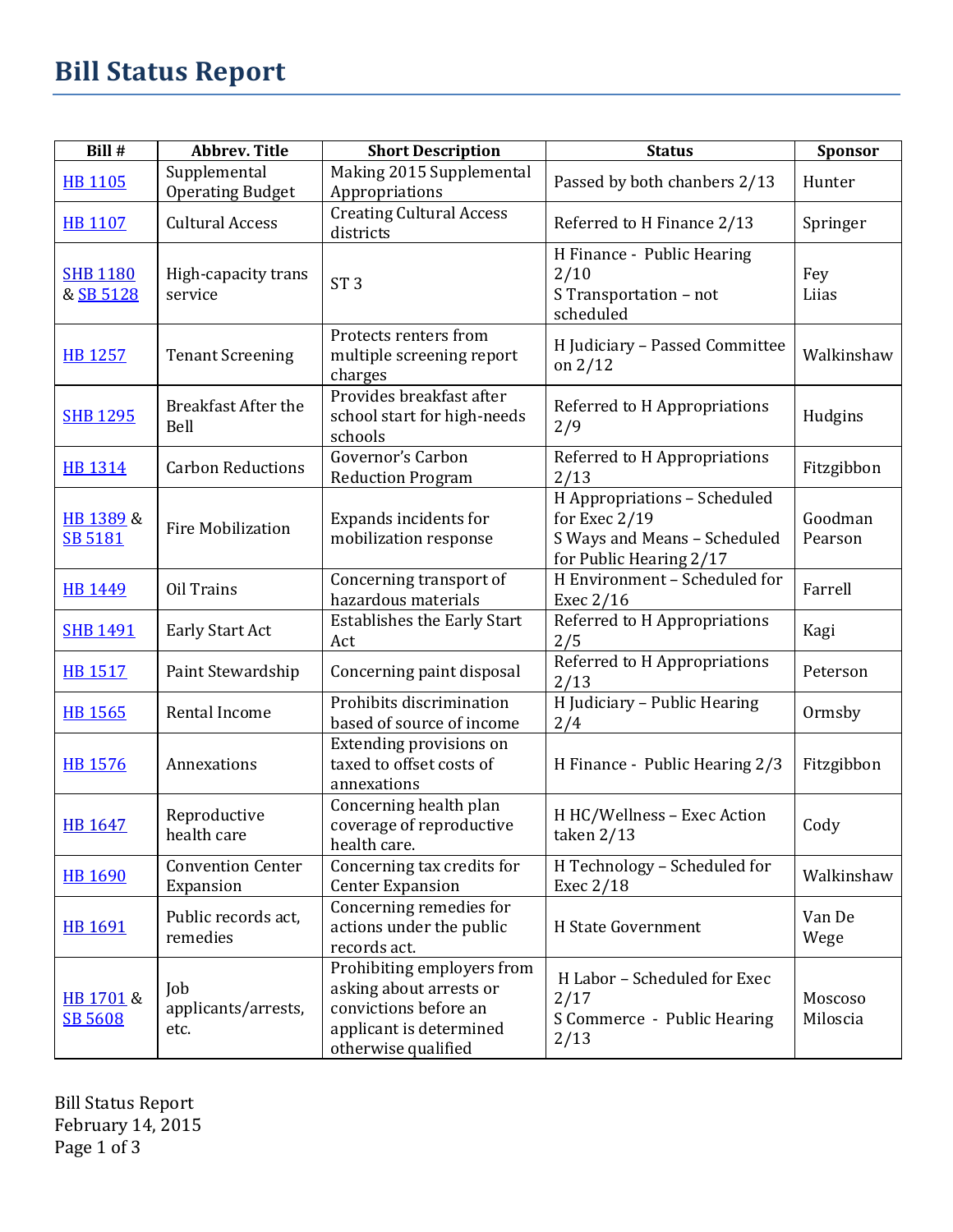| Bill #                      | <b>Abbrev. Title</b>                      | <b>Short Description</b>                                                                                                                             | <b>Status</b>                                                                                                  | <b>Sponsor</b>         |
|-----------------------------|-------------------------------------------|------------------------------------------------------------------------------------------------------------------------------------------------------|----------------------------------------------------------------------------------------------------------------|------------------------|
| <b>HB 1720</b>              | Low Income<br>Weatherization              | Promoting healthy housing                                                                                                                            | H Comm Devo - Exec Session<br>2/10                                                                             | Robinson               |
| <b>HB 1728</b>              | <b>Parents for Parents</b><br>Program     | Support services for<br>parents in dependency<br>court system                                                                                        | Referred to H Appropriations -<br>2/12                                                                         | Ormsby                 |
| <b>HB 1735</b>              | <b>Extended Foster</b><br>Care            | Adds 5 <sup>th</sup> Category of<br>eligibility                                                                                                      | Referred to H Appropriations<br>2/12                                                                           | Orwall                 |
| <b>HB 1757</b>              | Local transport.<br>options               | Concerning local<br>transportation options.                                                                                                          | H Trans - Scheduled for Exec<br>2/16                                                                           | Fey                    |
| <b>HB 1769</b>              | High-tech R&D tax<br>prefs                | Reinstating tax preferences<br>for high-technology<br>research and development.                                                                      | H Technology - Public Hearing<br>2/11                                                                          | Pettigrew              |
| HB 1809 &<br>SB 5697        | Crew size on certain<br>trains            | Establishing minimum crew<br>size on certain trains.                                                                                                 | H Labor - Scheduled for Exec<br>2/17<br>S Commerce - Public Hearing<br>2/9                                     | Haler<br>Parlette      |
| HB 1885 &<br>SB 5755        | Property crimes,<br>impacts of            | Addressing and mitigating<br>the impacts of property<br>crimes in Washington state.                                                                  | H Public Safety - Scheduled for<br>Exec 2/20<br>S Law & Justice - Scheduled for<br>Public Hearing 2/16         | Klippert<br>Hargrove   |
| HB 1911 &<br>SB 5795        | Latecomers Fee                            | Allowing municipalites to<br>recoup investment in<br>sewer/water development                                                                         | H Local Government - Public<br>Hearing 2/12<br>S Government Ops - Scheduled<br>for Public Hearing 2/17         | Fitzgibbon<br>Roach    |
| HB 1916                     | Chem dependncy &<br>mental hlth           | Integrating administrative<br>provisions for chemical<br>dependency and mental<br>health.                                                            | H HC/Wellness - Public<br>Hearing 2/13                                                                         | Pollet                 |
| <b>HB 1957</b>              | Job Order<br>Contracting                  | Sets minimum dollar limit<br>for contracting in city ><br>400,000                                                                                    | H Local Government -<br><b>Scheduled for Public Hearing</b><br>2/17                                            | Walkinshaw             |
| SB 5376<br><b>HB 1460</b>   | <b>Eviction records</b><br>reporting      | Concerning the disclosure<br>of certain eviction records<br>in screening reports.                                                                    | S Financial Institutions - Public<br>Hearing 2/11<br>H Judiciary - Public Hearing<br>2/4                       | Habib<br>Robinson      |
| SB 5377 &<br><b>HB 2051</b> | Tenant relocation                         | Concerning the provision of<br>time and assistance for<br>tenants to relocate due to a<br>rent increase or change of<br>use of the residential unit. | S Financial Institutions - 2/11<br><b>Public Hearing</b><br>H Judiciary - Scheduled for<br>Public Hearing 2/17 | Kohl-Welles<br>Farrell |
| SB 5402                     | Marijuana<br>acquisition/adults           | Ensuring safe, responsible,<br>and legal acquisition of<br>marijuana by adults.                                                                      | S Commerce - Scheduled for<br>Public Hearing 2/16                                                              | Conway                 |
| SB 5052                     | <b>Cannabis Patient</b><br>Protection Act | Omnibus Marijuana<br>regulation                                                                                                                      | Passed Senate Floor 2/13                                                                                       | Rivers                 |

Bill Status Report February 14, 2015 Page 2 of 3